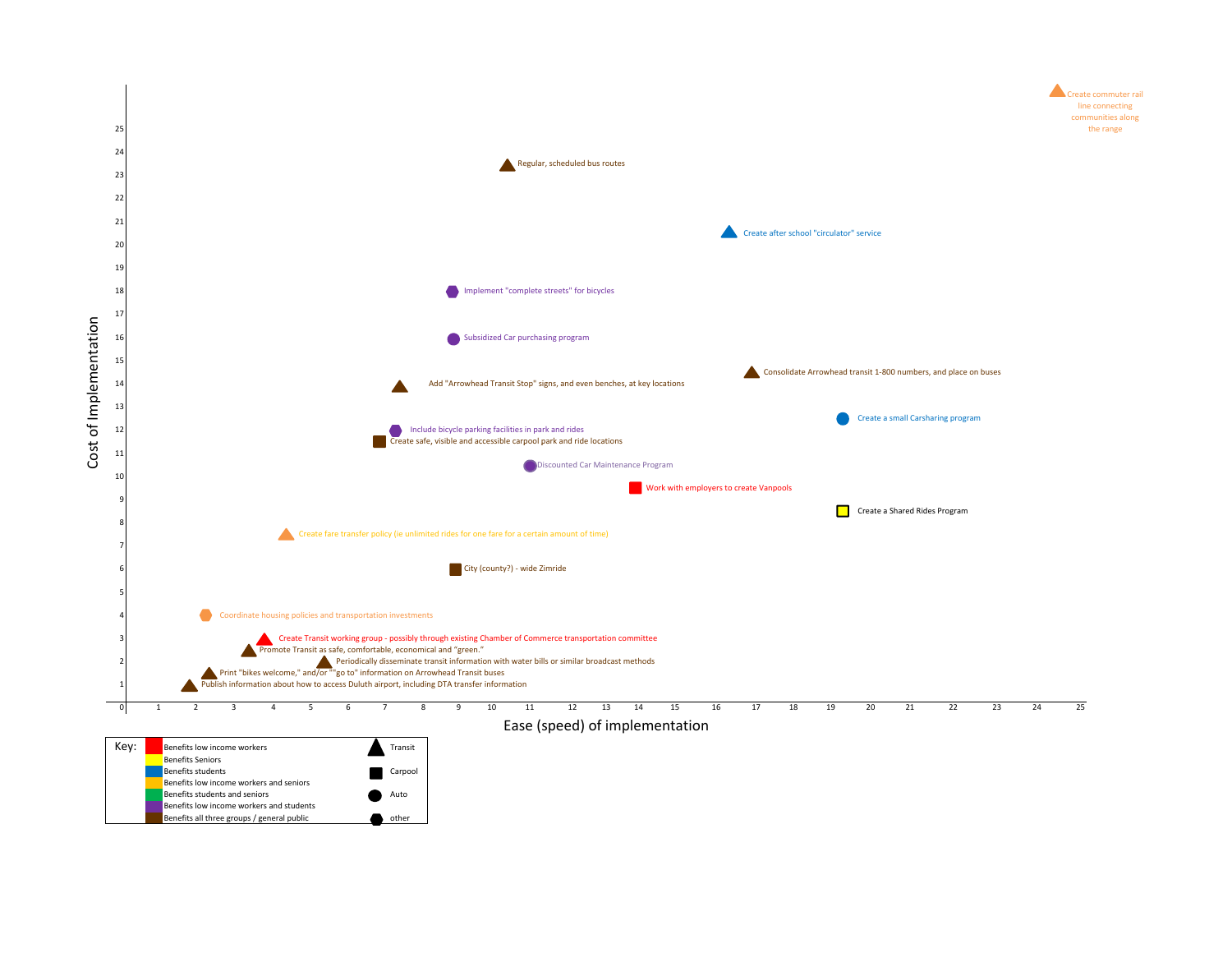### **Itasca Transportation Solutions**

### **Draft Recommendations**



**Policy and Administrative changes:** In general, these changes are relatively easy and low-cost to implement. They often involve a policy or administrative decision and no capital investment.

### *1. Coordinate housing policies and transportation investments*

*Description:* A cross-sectoral partnership among local government agencies that promote integrated housing and transportation policies with specific aims to improve access to affordable housing and achieve the jobs/housing balance.

*Rationale:* Spatial analysis has shown that, while the majority of low-wage jobs cluster in Grand Rapids, low income workers in Itasca are sparsely distributed in the county and adjacent counties. This spatial mismatch phenomenon may not occur by choice. Compared to rural housing, housing price is less affordable in Grand Rapids and areas close to the city. Securing and sustaining affordable housing in the city could provide low-income workers more housing choices and ultimately help them to live closer to where they work.

*Time to implement:* An inter-agency partnership may be formed at the end of 2009 as the Grand Rapids Comprehensive Plan is scheduled to be updated in 2009.

*Lead implementing organization(s):* Arrowhead Regional Development Commission, Grand Rapids City Council, and Arrowhead Transit.

*Possible costs of implementation:* The cost of establishing such an inter-agency partnership is relatively minimal. A small dedication of staff time and operational costs is all that would likely be necessary.

*Possible Funding source(s):* Existing funds.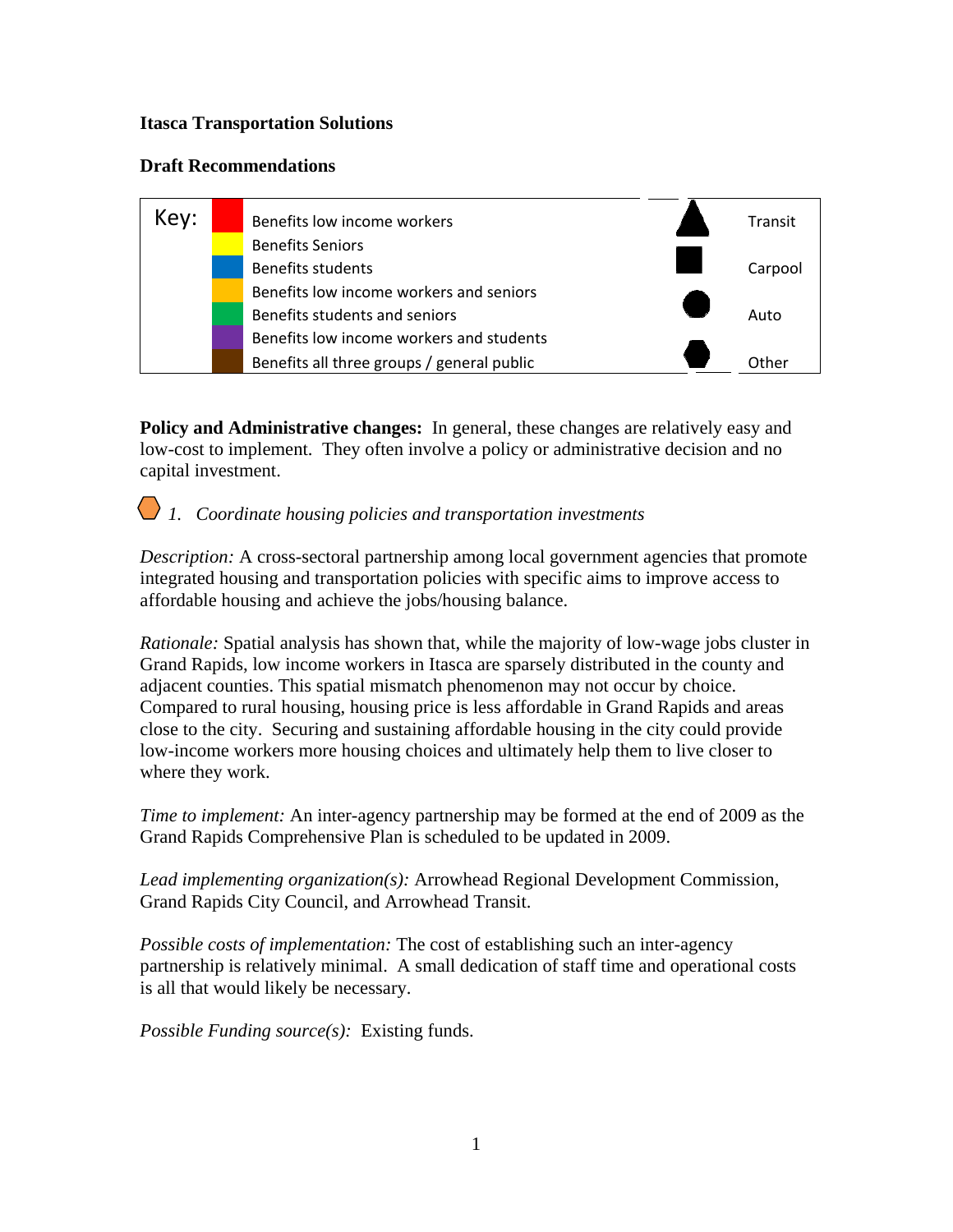## *2. Create fare transfer policy for Arrowhead Transit*

*Description:* An Arrowhead Transit fare policy that states a person may board a bus and ride it any number of times within a certain amount of time (e.g. two hours), while only paying one fare.

 *Rationale:* A number of focus group participants felt uncomfortable with what they understood to be a need to pay a fare every time they boarded a bus. This included a Senior who needed to ride only a short distance from her home to a Senior Center meeting, and a number of low-income workers who felt Transit could not work for them because they needed to drop their children at daycare. This perceived barrier led a number of these possible transit users to look to other modes. If they knew they could chain their trips on Transit, they may be more likely to use the service.

*Time to implement:* A policy could be implemented in less than 6 months.

*Lead implementing organization:* Arrowhead Transit

*Possible costs of implementation:* Such a change would likely impact the fare revenue of Arrowhead Transit. However, it is not clear whether this impact would be negative (same number of riders taking more trips), or positive (the transfer policy attracts enough new riders to offset any lost fares from existing riders that take advantage of the policy).

*Possible Funding source(s):* If the policy does create greater costs, the additional operating costs could likely be funded through Section 5311 (Nonurbanized Area Formula Program), Section 5316 (Job Access & Reverse Commute) and Section 5317 (New Freedom) grants through MnDOT.

*3. Implement "Complete streets" for bicycles* 

*Description:* Adopt and implement a series of design guidelines for roads that provides space and other facilities for bicycle and pedestrian use.

*Rationale:* A number of study participants noted that they do not feel comfortable walking or biking around Itasca County due to wide highways with fast-travelling vehicles. MnDOT has developed a Complete Streets draft program that could be used to make these roads more attractive to alternative modes with minimal hindrance to motor vehicles

*Time to implement:* Can be adopted in less than a year. Widespread implementation will take several years as projects are funded and completed.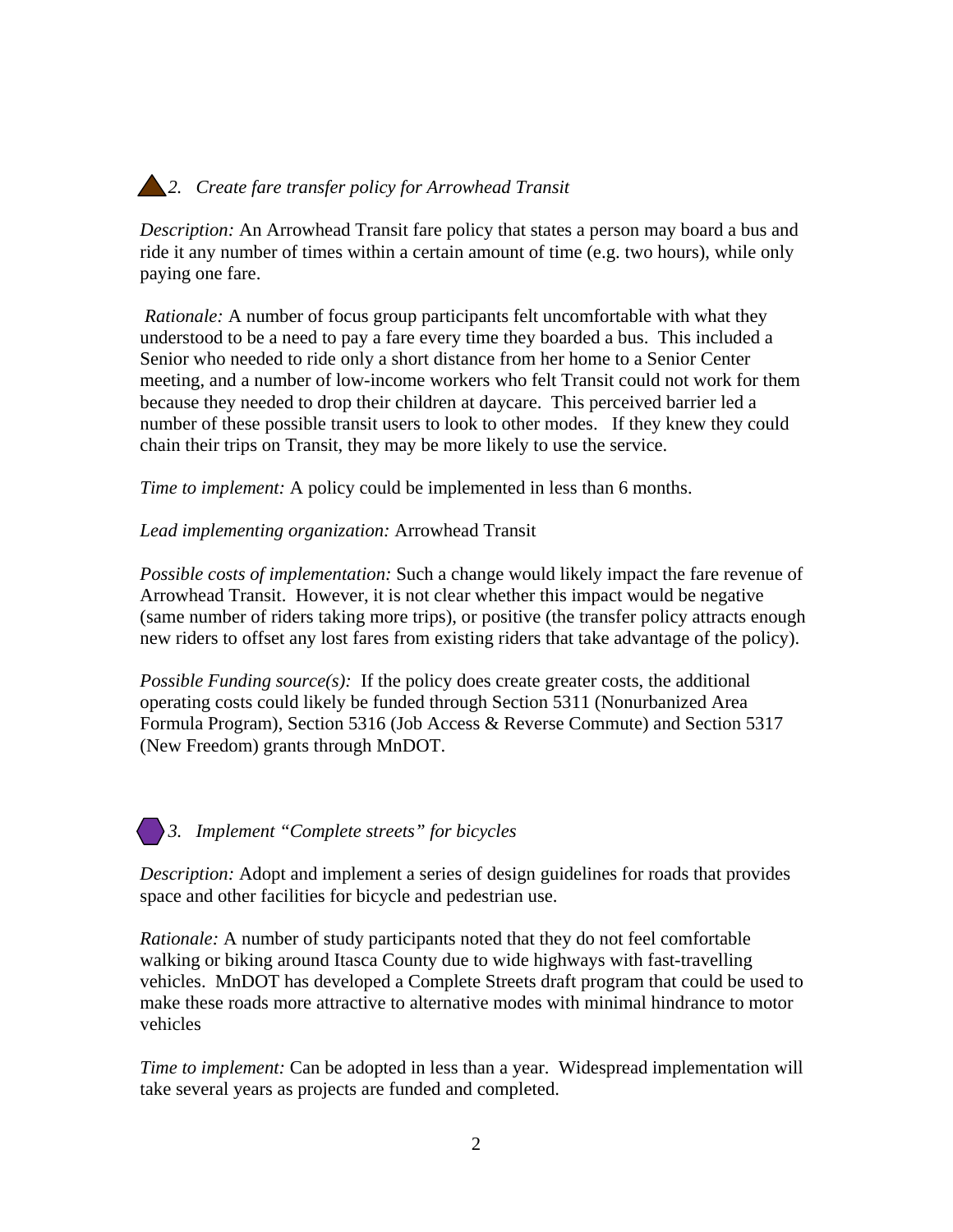*Lead implementing organization:* City or local governments, such as the City of Grand Rapids, which could include this policy as part of their current comprehensive planning process. Interested citizen groups, such as Get Fit Itasca, and MnDOT would be useful partners.

*Possible costs of implementation:* Adoption and promotion only have minimal costs for printing and other promotional and educational materials. Inclusion in construction projects varies by project.

*Possible Funding source(s):*MnDOT may have recommendations for funding sources.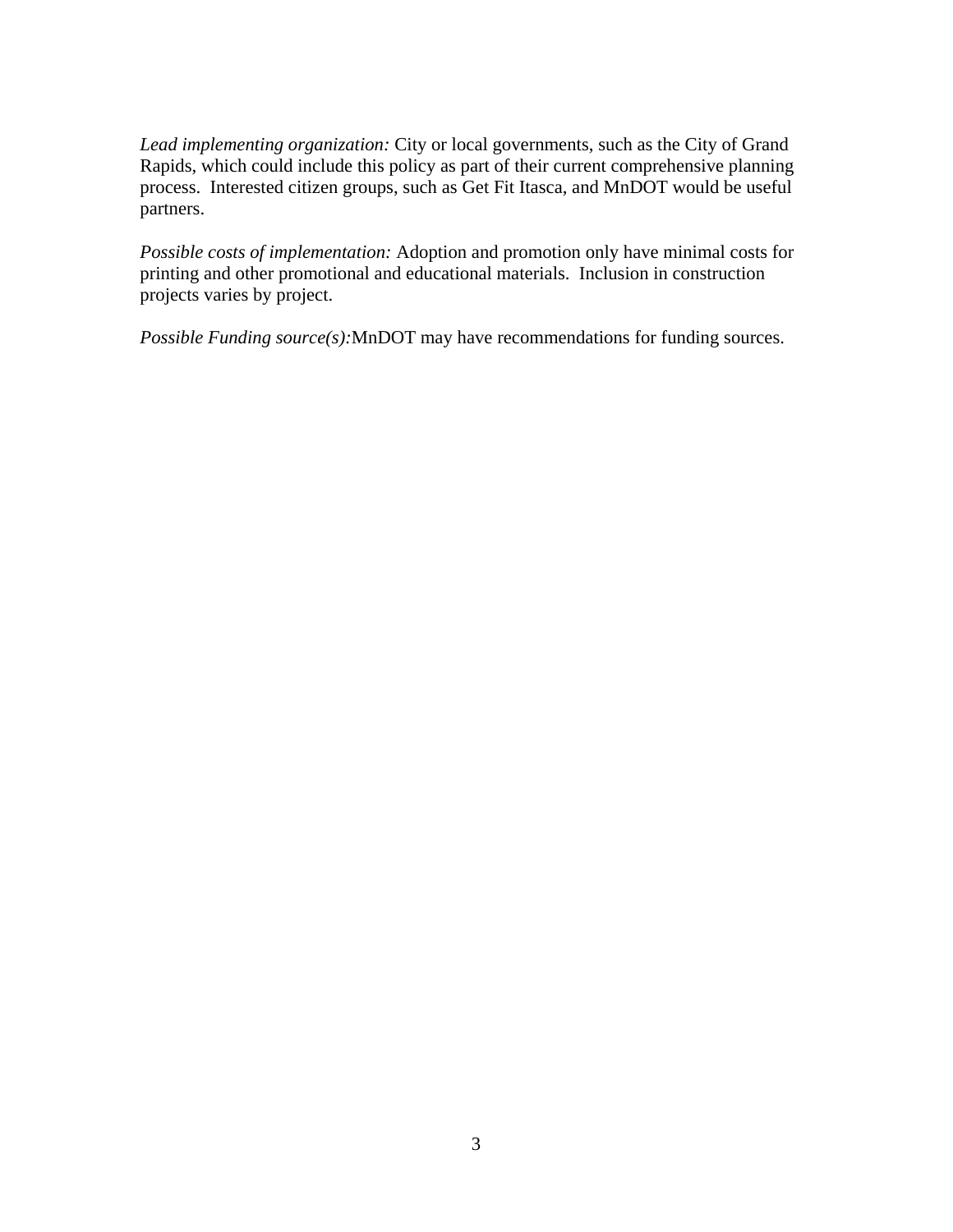**Communications, Outreach and Education changes:** These actions are intended to increase awareness of available services, promote the use of transit/ride-share services, and maintain contact with current and potential stakeholders to listen to their concerns and educate them about the transportation topics and services.

*1. Print "bikes welcome, and/or "go to [www.northlandrides.com](http://www.northlandrides.com/) or call 211 for information" on Arrowhead Transit buses* 

*Description:* Some additional information about how to use Arrowhead transit, placed right on the buses, stating "bikes welcome," and/or "go to http://www.northlandrides.com/ or call 211 for information on how to ride."

*Rationale:* Over the course of this study we learned that potential users of Arrowhead Transit did not know that they could bring their bicycles aboard the bus, nor did they know how to contact Arrowhead Transit. Regarding the latter, it was suggested that the Arrowhead Transit phone number be posted on the side of the bus, but we learned this is not feasible due to the multiple phone numbers Arrowhead Transit uses to cover its service area. However, we also learned that information about obtaining a ride is easily found at [http://www.northlandrides.com/,](http://www.northlandrides.com/) and that many people are able to obtain information about Arrowhead Transit services by calling United Way 211. This could be an opportunity to cross-promote each other's services, at least until Arrowhead Transit is able consolidate its phone system (discussed in a later recommendation).

*A related idea is to provide more information about how parents may ride with their kids. A number of focus group participants stated they believed they could not ride Arrowhead Transit buses with their kids, or at least that they needed to provide car seats.* 

*Time to implement:* These messages could be added as buses are brought in for maintenance.

*Lead implementing organization:* Arrowhead Transit

*Possible costs of implementation:* Possibly less than \$100 per bus, which may be included as part of regular operating and maintenance costs

*Possible Funding source(s):* Existing funds

### *2. Publish information about how to access Duluth airport, including DTA transfer information*

*Description:* A short, detailed description of the steps one needs to take from boarding the Arrowhead Transit bus at Grand Rapids to arriving at the Duluth airport. This should include information on Duluth Transit Authority (DTA) bus routes to transfer to, and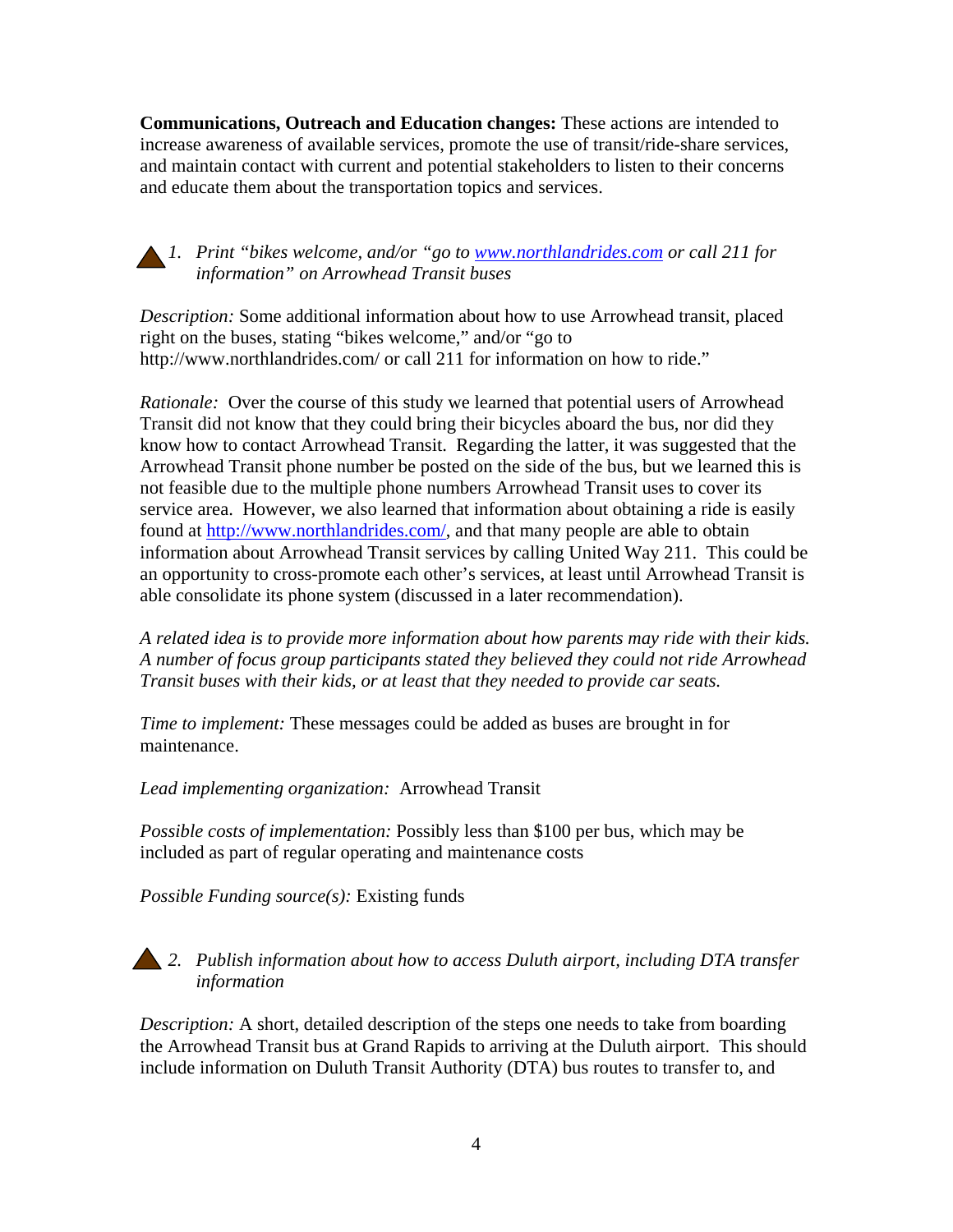frequency of service. This information should be available in paper and on-line formats. The latter could include links to the DTA website, including route maps and schedules.

*Rationale:* The senior citizens that participated in this study noted the lack of inter-city transportation available for trips out of Itasca County. Arrowhead Transit does provide weekly service to Duluth, a service we understand is well utilized, but participants did not seem to know how to maximize this opportunity. Their understanding, as we heard it, is that this trip terminates at a shopping mall in Duluth. However, we have since learned that this run not only includes stops at the mall, but also at Downtown Medical Facilities, the downtown transfer center, the Greyhound station, and the airport. In addition, we learned that the DTA runs Route 5 directly to the airport from this mall at least once an hour and Route 10 to the transfer point 2 or 3 times per hour.

If riders are aware of these additional stops and transfer opportunities, they should be able to plan connections to flights, intercity bus service and other intercity travel opportunities.

*We also note that Duluth is in the process of planning a major multi-modal transportation depot. Should this come to fruition, information about how to take advantage of this service should obviously be developed.* 

*Time to implement:* A paper version of this brochure could be produced in a matter of weeks. An on-line version would ideally coincide with the upgrade of the Arrowhead Transit website we understand is underway.

*Lead implementing organization:* Arrowhead Transit. Coordination and assistance from DTA and MnDOT to ensure accuracy of this information would be beneficial.

*Possible costs of implementation:* Relatively minimal. A small dedication of staff time and costs for publishing the material is all that would likely be necessary.

*Possible Funding source(s):* Existing funds. Enhancements to this service would likely qualify for Section 5311 funds.

### *3. Promote Transit as safe, comfortable, economical and "green."*

*Description:* Arrowhead Transit develops a new marketing message, printed on all materials that promotes its advantages over other modes, including improved safety, comfort, money savings and reduced pollution.

*Rationale:* Several participants stated a belief that Arrowhead Transit was only for Seniors or those with disabilities, while others, even though they knew they could use it, were reluctant to because of the stigma of using a service that others perceived as only being for those with special needs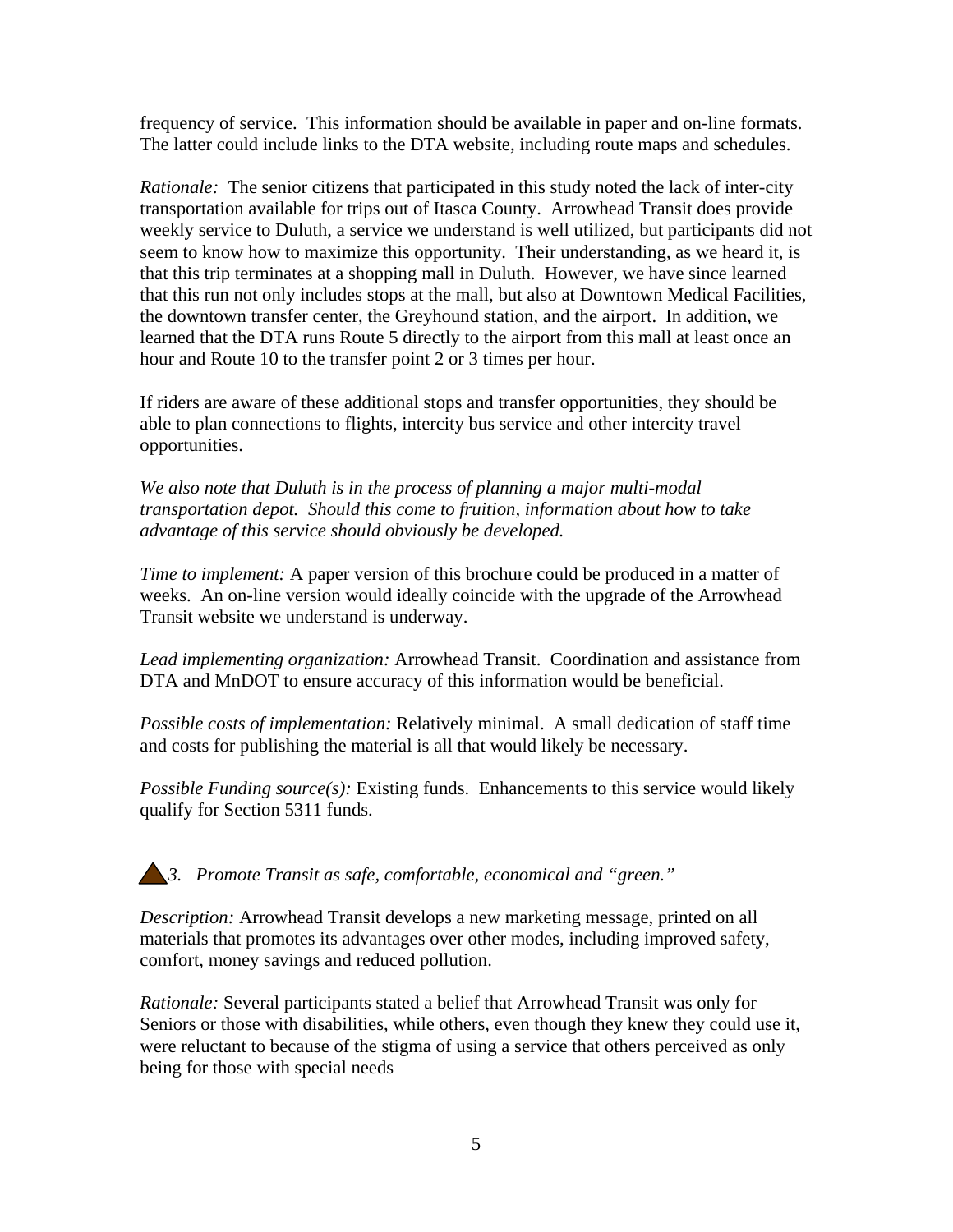*Time to implement:* Can begin immediately, but may take years to change perceptions.

*Lead implementing organization:* Arrowhead Transit

*Possible costs of implementation:* Minimal – mostly to obtain agreement on how to state the new message.

*Possible Funding source(s):* Existing operational budget.

*4. Consolidate Arrowhead Transit 1-800 numbers and place on buses* 

*Description:* Upgrade Arrowhead Transit's reservation / dispatching telecommunications infrastructure such that it is served by a single 1-800 number, with calls being routed to the proper location (county) either automatically, based upon geographical data generated by location of the call, or selected manually by the caller.

*Rationale:* In the focus groups, it was suggested that possible users would be more likely to pick up the phone and learn about Arrowhead Transit services if the reservation number was listed on the sides of the buses. However, we learned that the reason this is not done is that the Arrowhead Transit service area is covered by 4 different reservation numbers, and that the buses are used throughout the area.

One method for addressing the problem is the location -specific information provided through northlandrides.com, which we find to be an outstanding tool. However, it remains only available to those with internet access. Consequently, in addition to our recommending placement of "northlandrides.com" on the sides of buses as a method of publicizing the availability of this information, we recommend creation of a single 1-800 number that would cover the entire Arrowhead Transit service area. This would allow the placement of the number on sides of busses for everyone to see.

*Time to implement:* Up to 2 years, to secure funding, purchase hardware and software, and publicize the change.

*Lead implementing organization:* Arrowhead Transit

*Possible costs of implementation:* at least \$10,000, and possibly much more.

*Possible Funding source(s):* MnDOT's Capital Facility Grant Program seems to be the most likely candidate. Funding sources for these grants include the State General Fund, State Bond Funds, and FTA Section 5309 Capital Program Funds.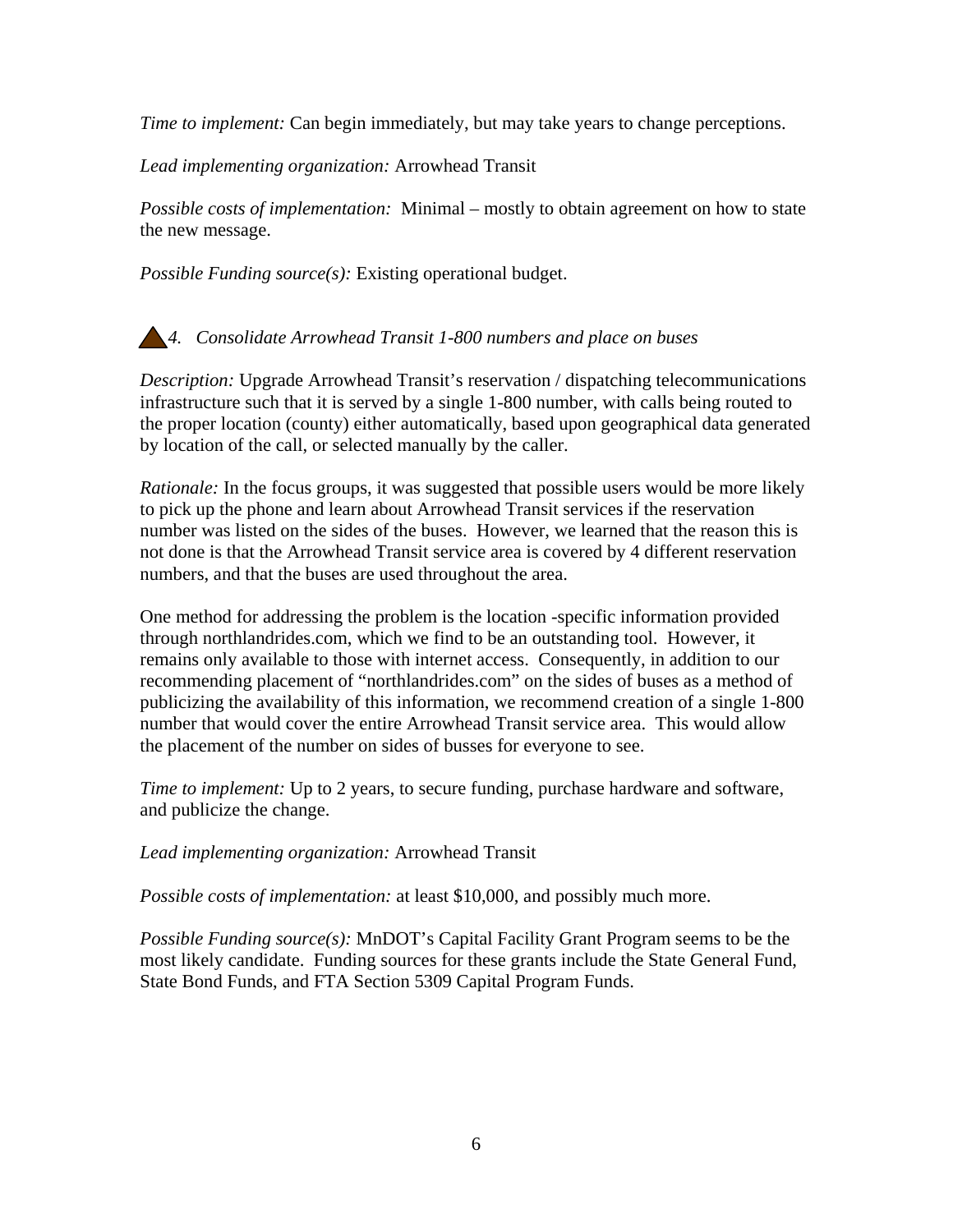**Opportunities for Coordination and Cooperation**: In a large and low-density area such as Itasca County, it is very difficult for any one entity to satisfy the transportation needs of the community. Fortunately, many public and private entities exist that are engaged in providing or improving transportation services to specific segments of the population. This category encourages the formation of partnerships to share ideas, people, vehicles and funds to increase the effectiveness of the resources each brings to the table.

*1. Create Transit working group – possibly through existing Chamber of Commerce transportation committee.* 

*Description:* A multi-jurisdictional committee or working group that would include representation of employers, Arrowhead Transit, local government officials and other interested parties, with a mission of working together to identify and implement opportunities that benefit both employers and employees. The Grand Rapids Chamber of Commerce already has a Transportation Committee with a mission of "serving as an active voice in transportation issues on behalf of the Grand Rapids area." While the current membership and action plans appear to focus on improving transportation for commerce, this group may be a logical base for creating a subcommittee or working group focused on transit, and/or other employee transportation solutions. ([http://www.grandmn.com/services/committees.html\)](http://www.grandmn.com/services/committees.html)

 *Rationale:* We were impressed at the information exchange that occurred during the September listening session, where employers and local officials offered to assist in making transit work, and Arrowhead Transit representatives noted tax and other advantages may be available to employers that take advantage of transit programs for their employees. This recommendation seeks to take advantage of that apparent willingness to work together to find mutually beneficial solutions. It is possible that these solutions could also benefit all transit users.

Such cross-sector collaborations have worked in the past: e.g. "Team Transit" in the Twin Cities, which led to the creation of park-and-rides, bus-only shoulders and other innovative, low-cost projects that could be implemented quickly.

*Time to implement:* 2- 6 months to get started, depending on how easily the major stakeholders can be brought together. We note the Chamber transportation committee has another meeting scheduled on November 17th 2009 at 12:00 noon in Chamber Conference Room.

*Lead implementing organization:* Grand Rapids Chamber of Commerce. Other local officials could also serve to convene this group, but leadership by the private sector could send a tremendous message to the community about commitment to discern and implement new, innovative programs.

*Possible costs of implementation:* Minimal for convening the meetings of the working group. Costs for projects moving forward should be quite small as well, or even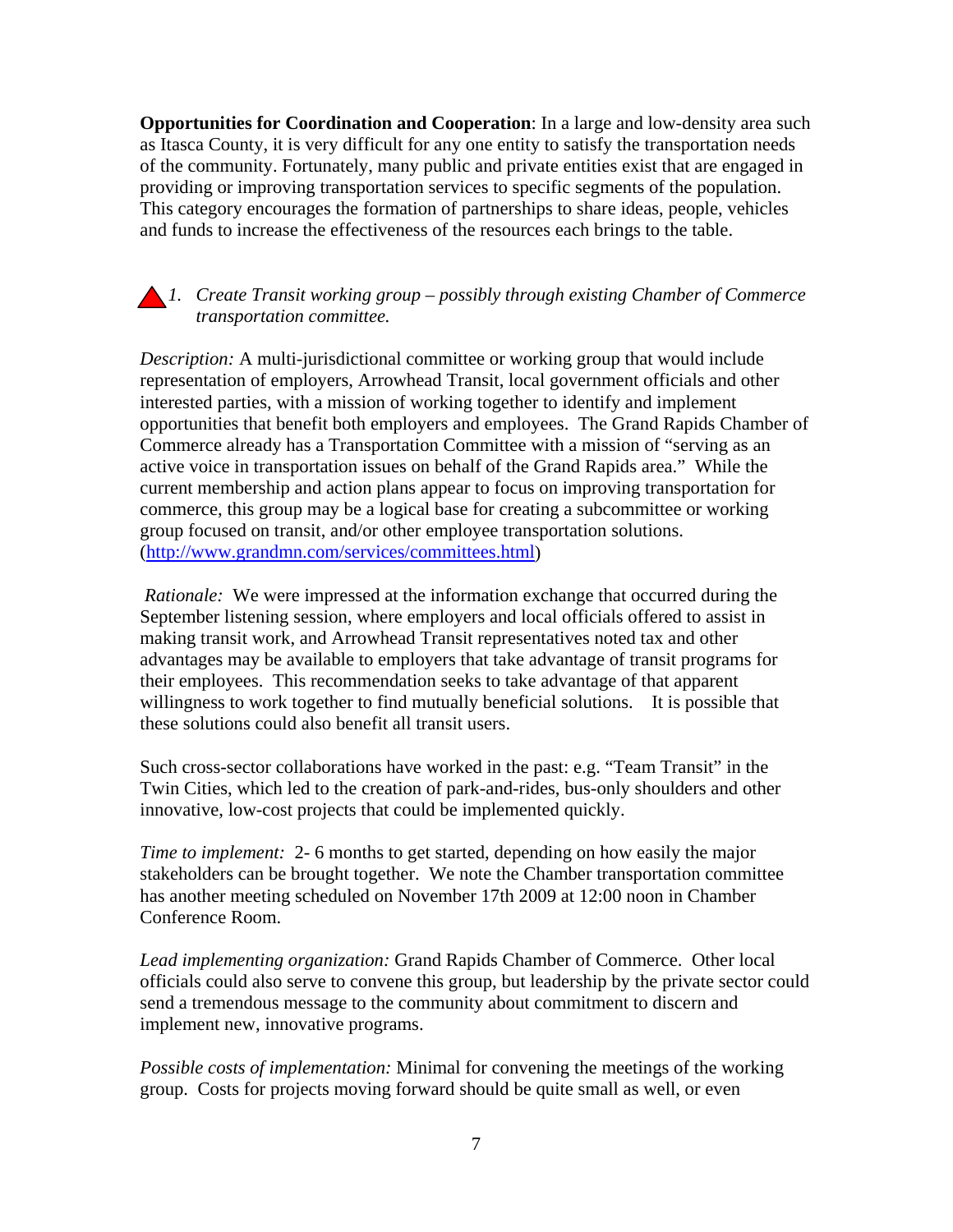negative, given the ideas discussed at the listening session (e.g. tax breaks to employers, providing information about transit to employees or the public through existing venues)

*Possible Funding source(s):* Initial funding could likely come from existing budgets of the partners. More capital intensive programs could likely be funded in the long term by MnDOT grants (http://www.dot.state.mn.us/transit/grantapplications/grantapindex.html), or leadership grants from private organizations.

*2. Periodically disseminate transit information with water bills or similar broadcast methods* 

*Description:* Several cities in the area also run municipal utilities. They could occasionally include general information about Transit in their bills, which reach nearly every household. This information could include a statement that transit is available to everyone, provides benefits, and that information can be obtained at the reservation number or at northlandrides.com

*Rationale:* This was suggested by one of the local officials attending the listening session. It provides a low-cost direct marketing opportunity to put information about the benefits and opportunities provided by transit in the hands of Itasca County residents.

*Time to implement:* Up to 6 months to create material and coordinate with billing efforts.

*Lead implementing organization:* Local governments and Arrowhead Transit.

*Possible costs of implementation:* Cost of creating and printing material.

*Possible Funding source(s):* Might work best as a joint venture between Arrowhead Transit and local utilities or governments.

### *3. Create a Shared Rides program*

*Description:* A program that enables community members to provide rides to Seniors who no longer drive, while investing in their own long-term mobility. This program should utilize, or be modeled after the Independent Transportation Network (ITN), which allows older people to trade their own cars to pay for rides, and enables volunteer drivers to store transportation credits for their own future transportation needs. ITN's Road Scholarship Program converts volunteer credits into a fund for low-income riders, and the gift certificate program helps adult children support their parents' transportation needs from across the street or across the nation. (http://itnamerica.org/content/Overview.php)

*Rationale:* Several seniors we talked with discussed considering a need to move from Itasca County once they gave up their car. A community-based ride-sharing system could allow them to continue to live at home.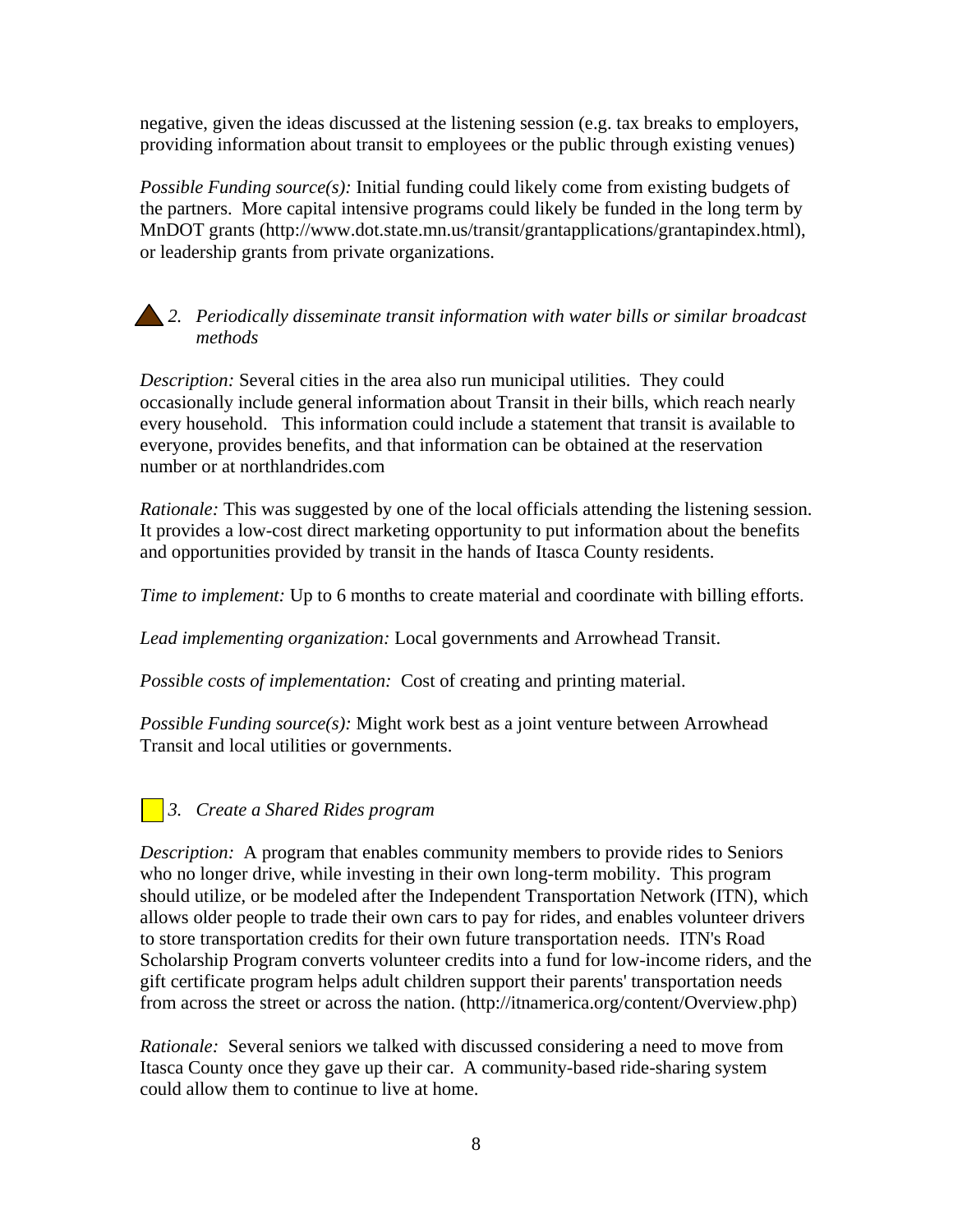*Time to Implement:* ITN America is considering how their model could work in a rural community. It appears, however, that they would be willing to discuss options with someone with the ability to call and begin making changes. (http://itnamerica.org/content/StartingAnITNAffiliate.php)

*Lead implementing organization*: United Way is identified as a likely partner, although local government could also serve as a sponsor.

*Possible costs of implementation:* Training and creation of a program. ITN is not clear about the costs of using their model.

*Possible Funding source(s):* Local government or private foundation for start up. It appears to be self-sustaining after start up.

*4. Work with employers to create Vanpools, publicize Rural Rides* 

*Description:* A program that supplies vehicles and reimbursement to drivers as incentive for employees and other groups to organize themselves into groups that share rides to common destinations. It creates opportunities for workers in areas with little or no transit service to have a ride to work exactly when they need it.

A similar, existing, program that could also be publicized as part of this effort is Rural Rides (http://www.aeoa.org/info\_resources/arrowhead\_transit/Virginia%20Brochure.pdf)

*Rationale:* This is a program that has worked in other areas around the country that could work in Itasca County.

*Time to implement:*  $1 - 2$  years to develop program, purchase vehicles and organize drivers and riders.

*Lead implementing organization:* These are often organized by rural transit agencies, although non-profits also perform this service. Consequently, Arrowhead Transit or the Arrowhead Economic Opportunity Agency appear to be well-placed to lead this effort.

*Possible costs of implementation:* Initial investment costs for purchase and maintenance of vehicles and driver training are likely to approach or exceed \$50,000. However, as noted below, user fares can cover operational costs, and may even amortize the initial investment costs.

*Possible Funding source(s):* Vanpools are usually paid for through a variety of methods. Grants often are needed for start up and capital costs, while user fares cover maintenance and other operational costs.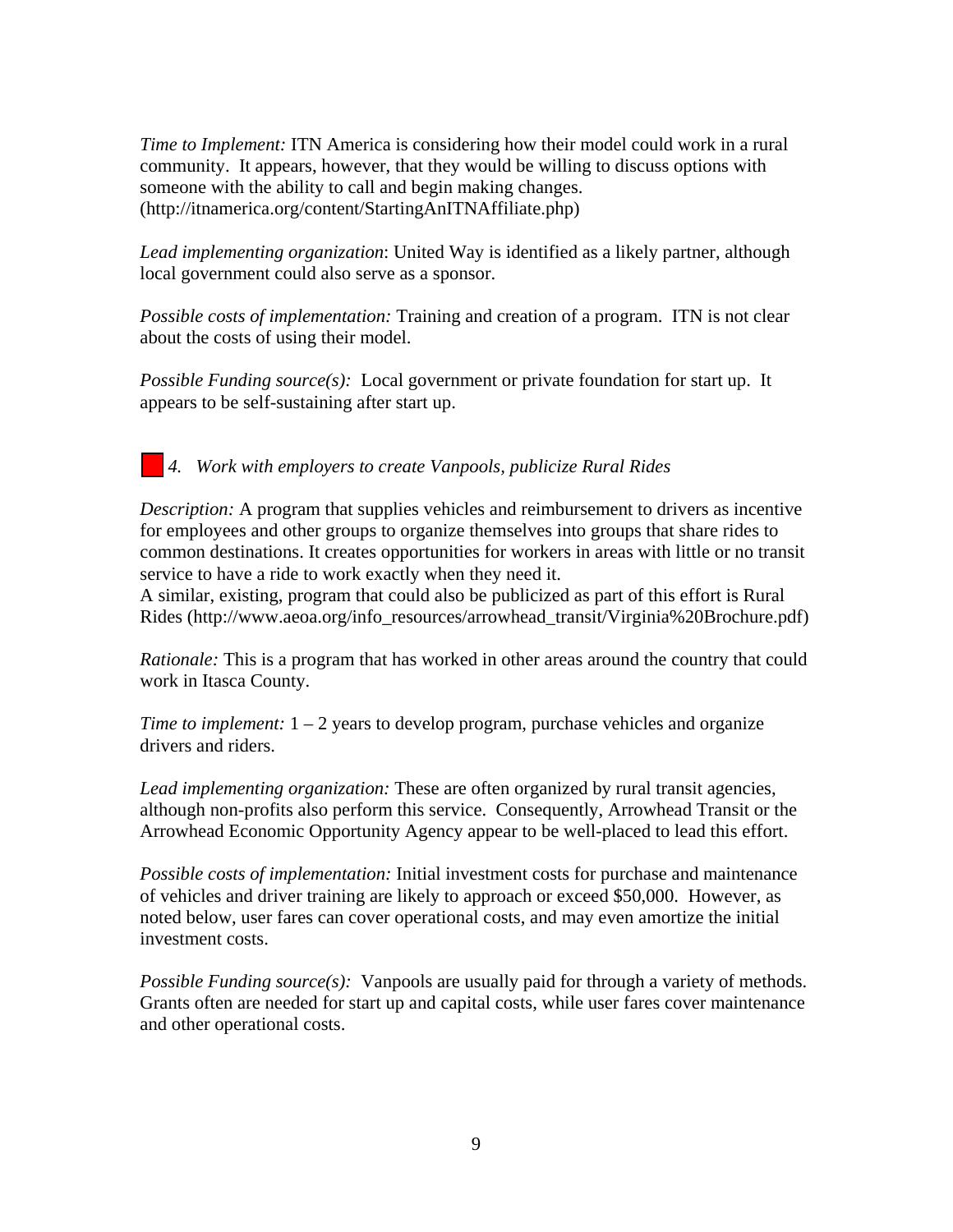### *5. Create safe, visible and accessible carpool park and ride locations*

*Description:* Designated parking lots, or designated spaces in existing parking lots, that visibly encourage people to convene at that point and form carpools.

 *Rationale:* In a sparsely populated county like Itasca County, it may not be practical for all members of a carpool or van pool to meet at the origin of the trip. Rather, it may make more sense from them to meet at a common point along the route, and then continue the journey in a single vehicle. However, such meeting locations are not obvious, and often may lead to leaving a vehicle in a store parking lot, where it may not be welcome, or on the street, which an owner may not feel is the safest option. Designating places where such meetings are allowed can address this issue.

*Time to implement:* Less than one year to choose location and publicize.

*Lead implementing organization:* This would be an ideal opportunity for the Chamber of Commerce group recommended above. Zip ride or Zimride, and Northlandrides.com could be used to publicize the locations, as could cities and counties through municipal utility bills and similar efforts.

*Possible costs of implementation:* Costs for signage and publicity would likely total less than ten thousand dollars.

*Possible Funding source(s):* Businesses to help provide and publicize locations.

*6. Include bicycle parking facilities in park and rides* 

*Description:* Include bicycle racks or lockers as part of the park and ride locations described above

*Rationale:* Including a safe place for a person to leave their bike means that those who would rather not, or cannot, drive have an option for making part of their trip by bicycle, and completing it by vehicle, thus extending the possible trips they could make while minimizing inconvenience to those providing the ride.

*Time to implement:* Concurrent with creation of park and rides

*Lead implementing organization:* Those creating and providing park and ride locations.

*Possible costs of implementation:* bike racks (parks two bikes) can cost \$150 to 300 each to purchase and install. Purchase and installation of Bike lockers can cost \$1000 to \$4000 each (parks two bikes). (http://www.bicyclinginfo.org/engineering/parking.cfm)

*Possible Funding source(s):* Private funds could be raised through advertising, sponsorships, or bicycling organizations.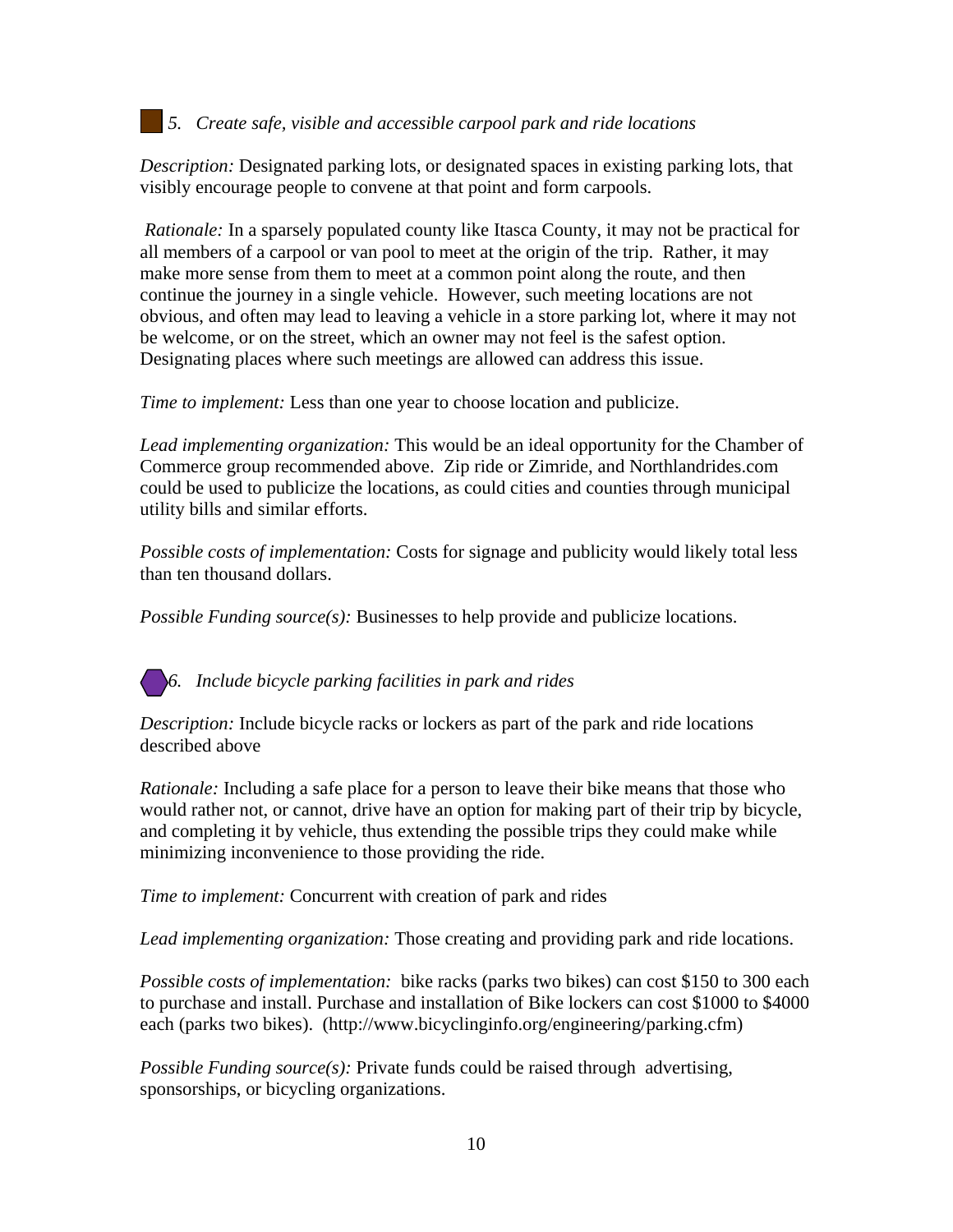**Operations, Maintenance and/or Service Improvements:** These recommendations attempt to fill some of the service and program gaps identified. However, compared to the preceding categories, they require greater capital resources to develop and implement.

# *1. City (county?)-wide ride-matching on-line.*

*Description:* An on-line tool that allows people to post when they have an extra space in their car for a rider to use, and for other to post when they need a ride. Two popular examples are Zimride ([http://www.zimride.com/\)](http://www.zimride.com/) and Zip Ride (<http://www.zipride.com/>). The former has partnerships with Facebook and ZipCar, a national carsharing service. Opportunities for carsharing are discussed elsewhere.

 *Rationale:* While we heard many stories of people already ridesharing (carpooling) with family and friends when a car was not available. However, they felt uncomfortable always asking the same people for rides. These services take advantage of the Internet to create a virtual community where many more possible drivers and riders can find common trips.

*Time to implement:* Up to one year to effectively market and create a "critical mass" of users.

*Lead implementing organization:* This kind of program would likely find initial success at educational institutions, where students have varying schedules, fewer available cars, but several origins and destinations in common. Consequently, Itasca Community College would be a likely candidate. Indeed, Zip Ride and Zimride have developed specific programs for colleges and universities. However, it does appear this kind of program could also work for high schools looking to coordinate rides to and from after school activities.

*Possible costs of implementation:* ZimRide charges an annual fee of \$5000 - \$10,000 per year. Zimride's Facebook service apparently is cheapest. We were unable to obtain a cost estimate for Zip Ride.

As Zip Ride notes on their website, "The best ridesharing site is of no use if no one knows about it." The annual fee likely pays for this marketing and coordination cost.

*Possible Funding source(s):* Initial funding would likely come from local private sources.

### *2. Add "Arrowhead Transit Stop" signs, and even benches, at key locations*

*Description:* Knowledge of Arrowhead Transit services could be enhanced by increasing the visibility of locations it serves. This could be done by placing signs that convey the message that "Arrowhead Transit Stops Here" at some of the more highly trafficked areas. The signs could also include the reservation number and/or "northlandrides.com"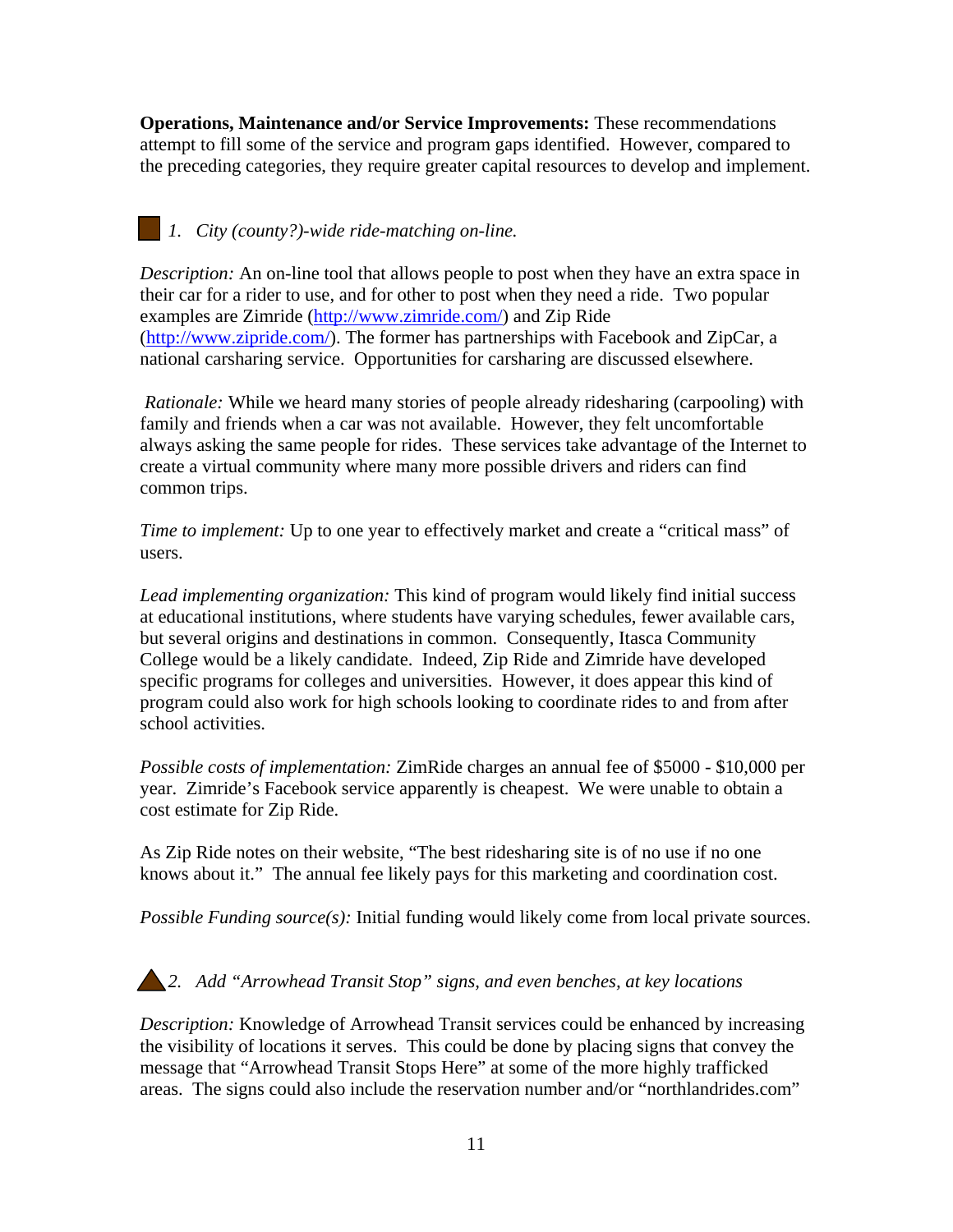URL. Benches that could also display advertisements for sponsors could further enhance this amenity.

 *Rationale:* Many of the people we contacted in this study were not aware of the services provided by Arrowhead Transit. By providing some visibility at common origins and destinations, new users might be compelled to look into whether the service could work for them. Since these signs (and possibly benches) are location-based, the existing reservation line phone number could be displayed, while also providing another opportunity to publicize the northlandrides.com website.

*Time to implement:* Up to one year to design, create and post. Possibly longer if sponsored benches are to be offered and sold.

*Lead implementing organization:* Arrowhead Transit, perhaps in coordination with the Chamber of Commerce.

*Possible costs of implementation:* These signs and benches could few thousand dollars each for high quality for design and production.

*Possible Funding source(s):* Advertising sponsorships



*Description:* A free or low-cost circulator van or small bus service traveling established routes that connect children and youth to after school and summer learning opportunities such as camps and tutoring programs.

 *Rationale:* While schools provide transportation between home and school for classes, and to and from school for school-related activities, various restrictions leave students responsible for their own transportation between school and home outside of regular school hours and for non-school related activities. An example of a transportation service that allows children to access these activities was recently started in St. Paul: [http://blog.lib.umn.edu/cdc/bythepeople/2008/09/post\\_15.php](http://blog.lib.umn.edu/cdc/bythepeople/2008/09/post_15.php), and we understand a similar service has run in the Deer River district.

*Time to implement:* Up to 1 or 2 years, to obtain buy-in from all key stakeholders.

*Lead implementing organization:* We understand Itasca Networks for Youth is an existing organization well positioned to lead this kind of effort.

*Possible costs of implementation: E*quipment and operations may cost \$50,000 or more each year.

*Possible Funding source(s):* Other examples of this kind of service have obtained grants from private foundations, local and state government.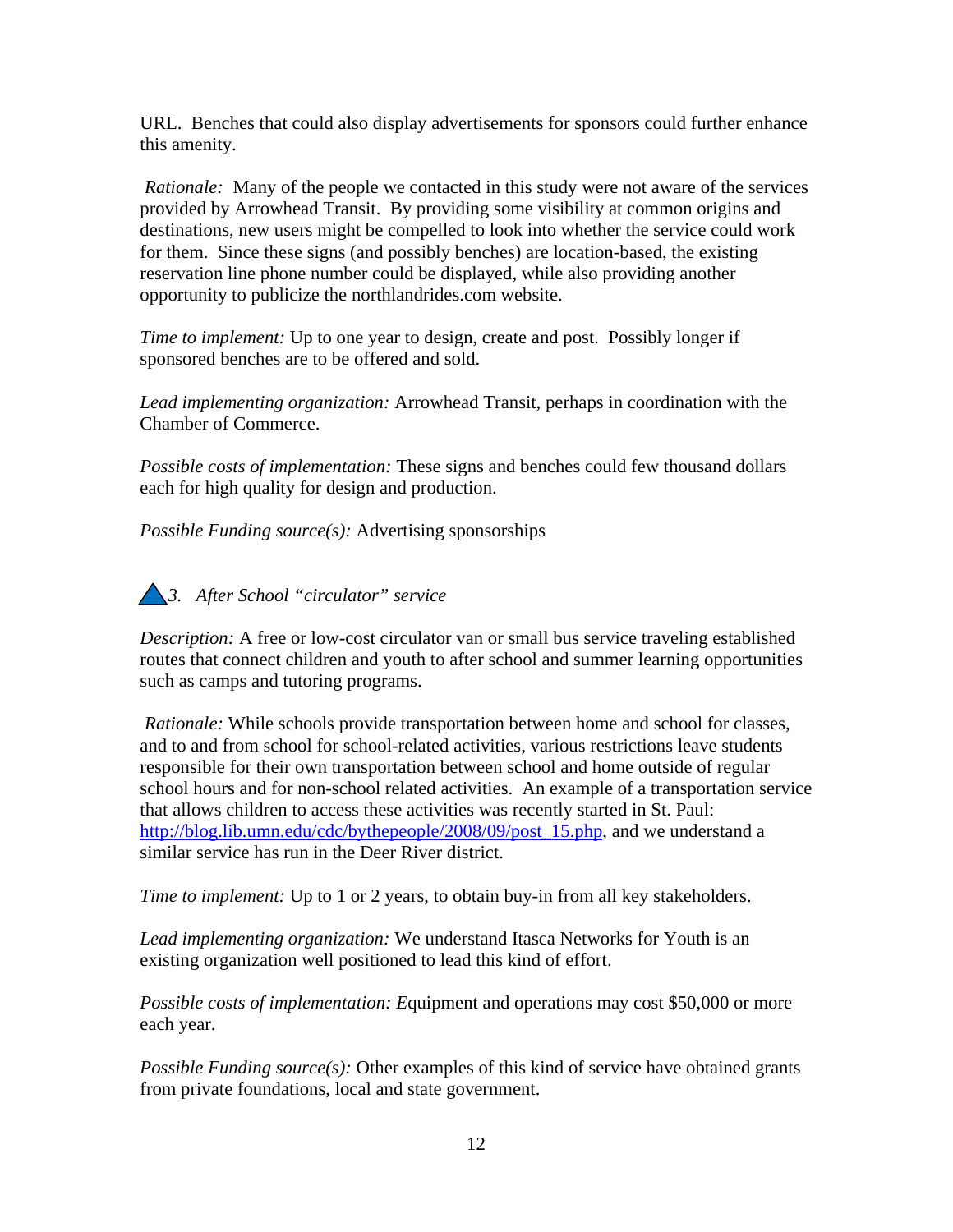

*Description:* Buses that run regular routes at specific times

 *Rationale:* Most transit users in our study spoke of a desire to have a transit system where they knew a bus would be at a certain place at a certain time. This was listed as a critical need in the United Way "What Matters" study.

*Time to implement:* At least one year to plan and implement.

*Lead implementing organization:* Arrowhead Transit

*Possible costs of implementation:* Planning, perhaps purchase of route planning software, additional buses to handle route, operating costs. This could at least double or triple Arrowhead Transit's existing budget for operating in the area.

*Possible Funding source(s):* We were unable to find a funding source that would provide the necessary on-going subsidy.

*5. Create a commuter rail service connecting communities along the Range* 

*Description:* A commuter rail passenger train providing intercity service, probably to Duluth, at a time that allows workers to use this as their journey-to-work mode.

*Rationale:* Rail tracks already connect many communities along the range. A rapid, convenient and comfortable passenger train service between these communities could increase the mobility of workers, allowing them to access job opportunities throughout the range.

*Time to implement:* At least 5 years, if not more.

*Lead implementing organization:* MnDOT. Private freight railroads would have to be cooperative partners.

*Possible costs of implementation:* Significant investments in locomotives and cars, and possibly also in upgrades to rail, right of way and signaling. This can easily exceed several hundred thousand dollars per mile.

*Possible Funding source(s):* Would require significant government funding from a new source.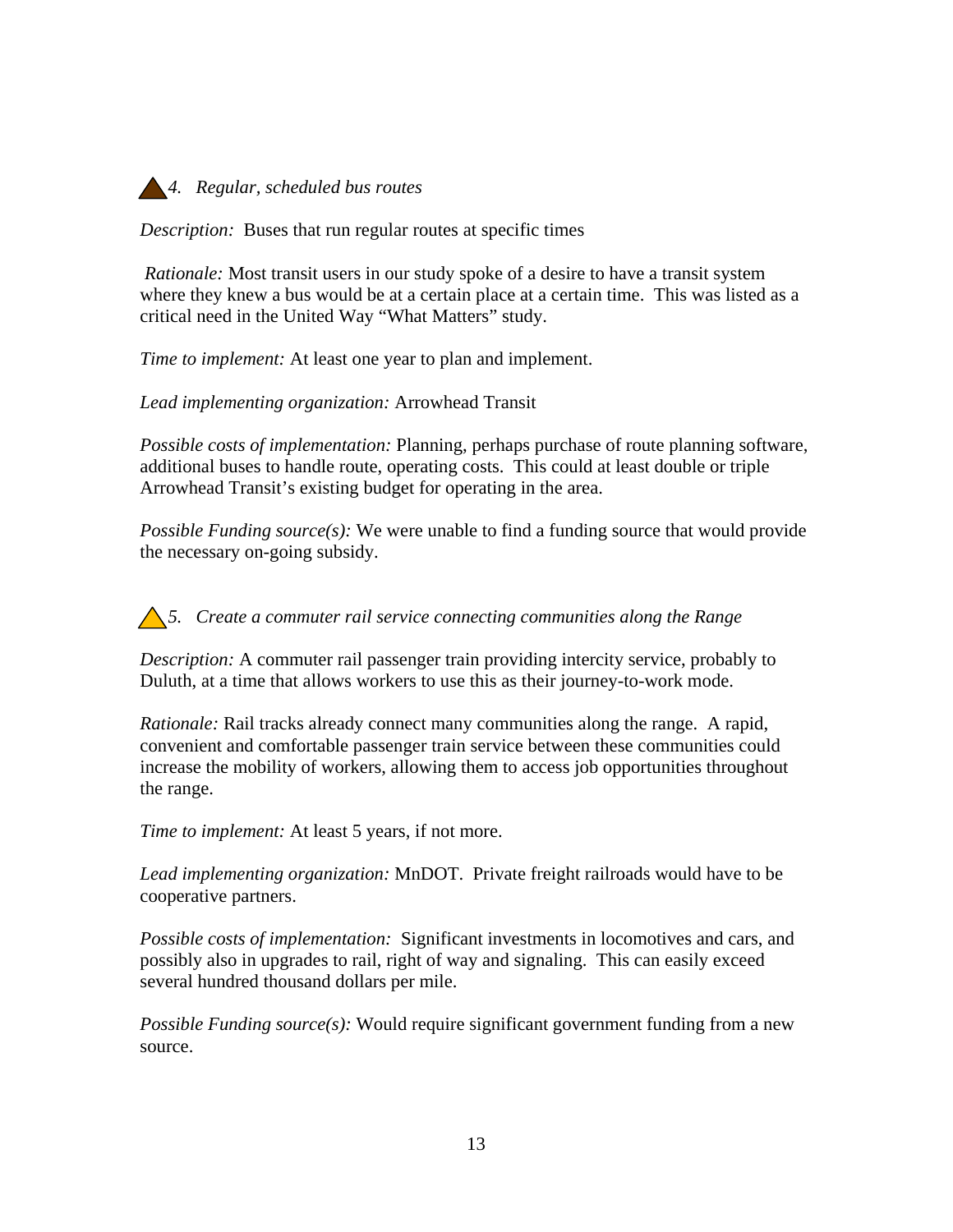**Cost Sharing or Saving Opportunities:** These recommendations require higher capital investments but have the potential for high effectiveness in satisfying segments of the population whose transportation needs are otherwise difficult to serve.

# *1. Discounted Car Maintenance Program*

*Description:* A program that allows those with demonstrated need to bring their cars to a specific site or sites where they can have routine maintenance or repairs done to their car at a steeply discounted rate. Or, a program that provides reimbursement for routine car services and repairs for those with demonstrated need. Similar programs have been developed through churches elsewhere, and we note our low-income focus group was held in conjunction with a program focused on meeting the needs of low-income workers, which was located at a church. Perhaps car repairs could be completed during these meetings.

We have also learned of these programs being administered and funded through nonprofit organizations, such as Communities Investing in Families, which provides grants for both car purchases and maintenance in other northeast MN counties. ([http://www.investinfamilies.org/brochure-wtw.shtml\)](http://www.investinfamilies.org/brochure-wtw.shtml), and the Grand Rapids Area Community Foundation (grants for maintenance to other non-profits).

 *Rationale:* While Arrowhead Transit provides very good service to the area, one must recognize that on 1% of all work trips are made on transit, and probably an even lower percentage for non-work trips among those that are able to drive. Consequently, the best way to provide mobility to those that can drive is to provide them access to reliable automobiles. Purchasing costs and maintenance costs are the major financial barriers to car ownerships for those that are able to drive. This program would help address the latter situation.

*Time to implement:* Up to one year to assemble funding and publicize.

*Lead implementing organization:* KOOTASCA Community Action, Arrowhead Economic Opportunity Agency, the Itasca County Health & Human Services or similar organizations could take the lead in organizing this effort. Similar efforts in the Twin Cities were initiated by the United Way. Cooperation of local mechanics is, obviously, also critical.

Once the program is running, the Arrowhead Economic Opportunity Agency could publicize it through Northlandrides.com.

*Possible costs of implementation:* This type of program, if it proves popular, could have significant costs. Programs we found had annual budgets greater than \$10,000 per year.

*Possible Funding source(s):* Itasca County Sharing Fund provides grants up to \$500 from the Grand Rapids Area Community Foundation to non-profit agencies. Private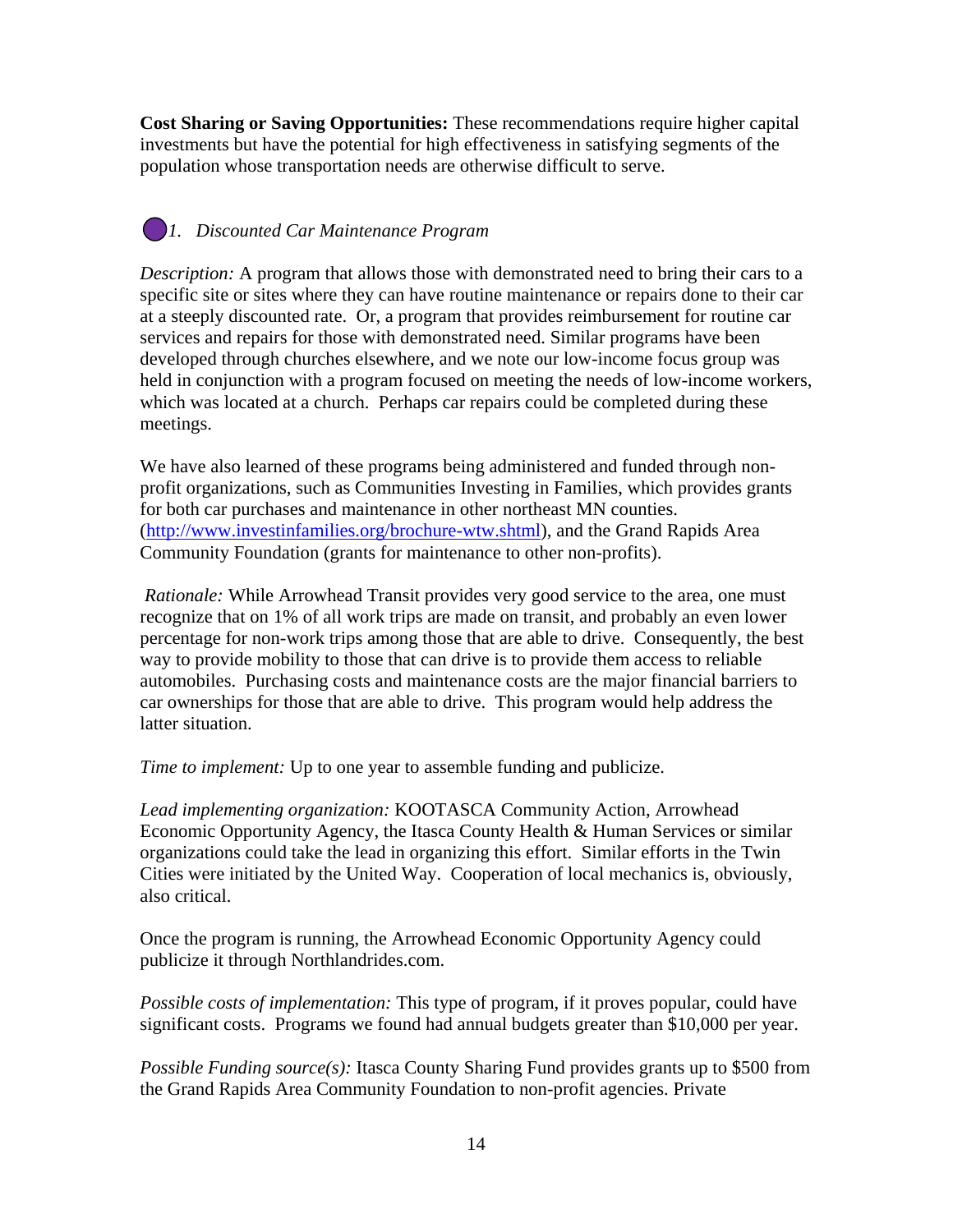foundations, perhaps in cooperation with local financial institutions to assist in determining need, would be the most likely sources of initial funding. This type of effort may also be eligible for Federal Job Access and Reverse Commute (Section 5316) funds.

# *2. Subsidized car purchasing program*

*Description:* This program complements the Discounted Car Maintenance Program described above, providing subsidized loans or grants to those with demonstrated need to purchase reliable auto transportation. Cars could be obtained through private donations, lease returns, or fix-ups of individual donations.

 *Rationale:* Similar to the Discounted Car Maintenance Program Rationale. The fastest way to have the greatest impact in meeting the transportation needs of those that are able to drive is to assist them in obtaining a safe and reliable vehicle.

*Time to implement:* One year or more to assemble funding and publicize.

*Lead implementing organization:* Arrowhead Economic Opportunity Agency, the Itasca County Health & Human Services or similar organizations could take the lead in organizing this effort. The best example we found was the Communities Investing in Families program ([http://www.investinfamilies.org/brochure-wtw.shtml\)](http://www.investinfamilies.org/brochure-wtw.shtml), which appeared to coordinate several key partners, including banks, mechanics and other stakeholders.

Once the program is running, the Arrowhead Economic Opportunity Agency could publicize it through Northlandrides.com.

*Possible costs of implementation:* If popular, this program could have costs greater than \$10,000 per year. However, if set up as subsidized loan program, some of the funds could "revolve," significantly reducing the annual budget needed to support the program.

*Possible Funding source(s):* Private foundations, perhaps in cooperation with local financial institutions to assist in determining need, would be the most likely sources of initial funding. This type of effort may also be eligible for Federal Job Access and Reverse Commute (Section 5316) funds.

### *3. Small Carsharing program (perhaps located at ICC?)*

*Description:* A program allows a number of people to "share" access to a car. The car is owned by a separate organization, which handles the car purchase, insurance, maintenance and gas costs. Individuals join the organization to have access to the car, and pay an hourly and/or mileage-based fee to cover the costs.

To succeed, the car needs to be located where most members can walk or bike to it, and roughly 20 members are needed to produce enough revenue for the car to cover its costs,